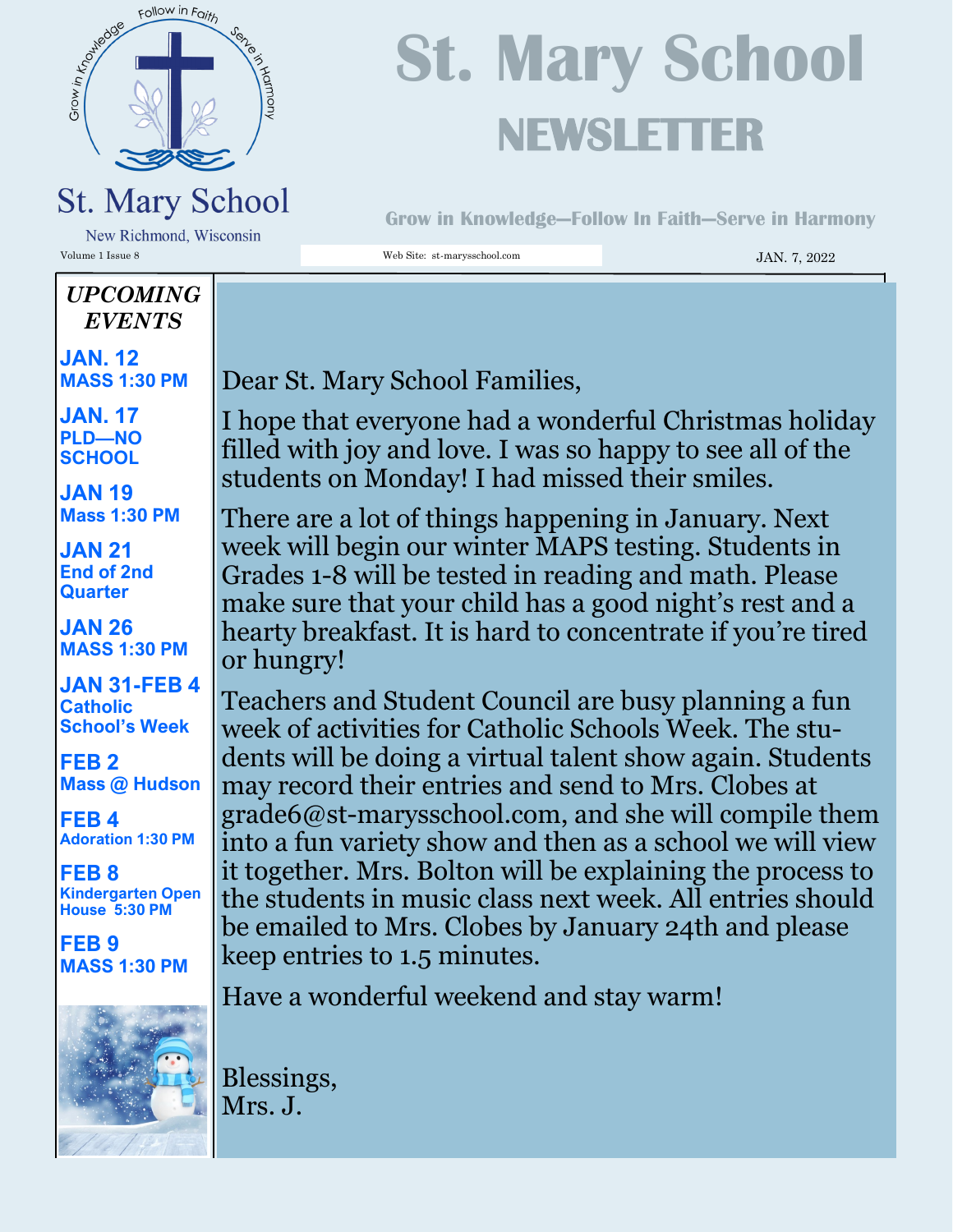# MARDI GRAS 2022



### AHOY MATEY AND YO HO HO! IT'S A PIRATE'S LIFE FOR US! Mark you calendars for our annual Mardi Gras celebration. It will be held at the 45th Parallel event Center on sAturdAy, feb. 26th. so don't be A landlubber, or worry about walking the plank, just come in your best Pirate Attire and have a roLLICkIng 'oLe tIMe! Arrrrrrrrr!

**The St. Croix County Home-Delivered Meal Program is in need of volunteers in New Richmond. Meals are packaged at the New Richmond Senior Center and delivered between 11 a.m.—12 p.m., Mondays through Thursdays. They are in need of regular drivers and individuals who can substitute once a month. You can feel good about giving back to your community and providing a fantastic service! If you are interested in being part of this great program, contact the Outreach Coordinator, Brandy, at 715-381-4364.** 

AGING & DISABILITY RESOURCE CENTER OF ST. CROIX COUNTY

1752 DORSET LANE

New Richmond, WI 54017

715-381-4364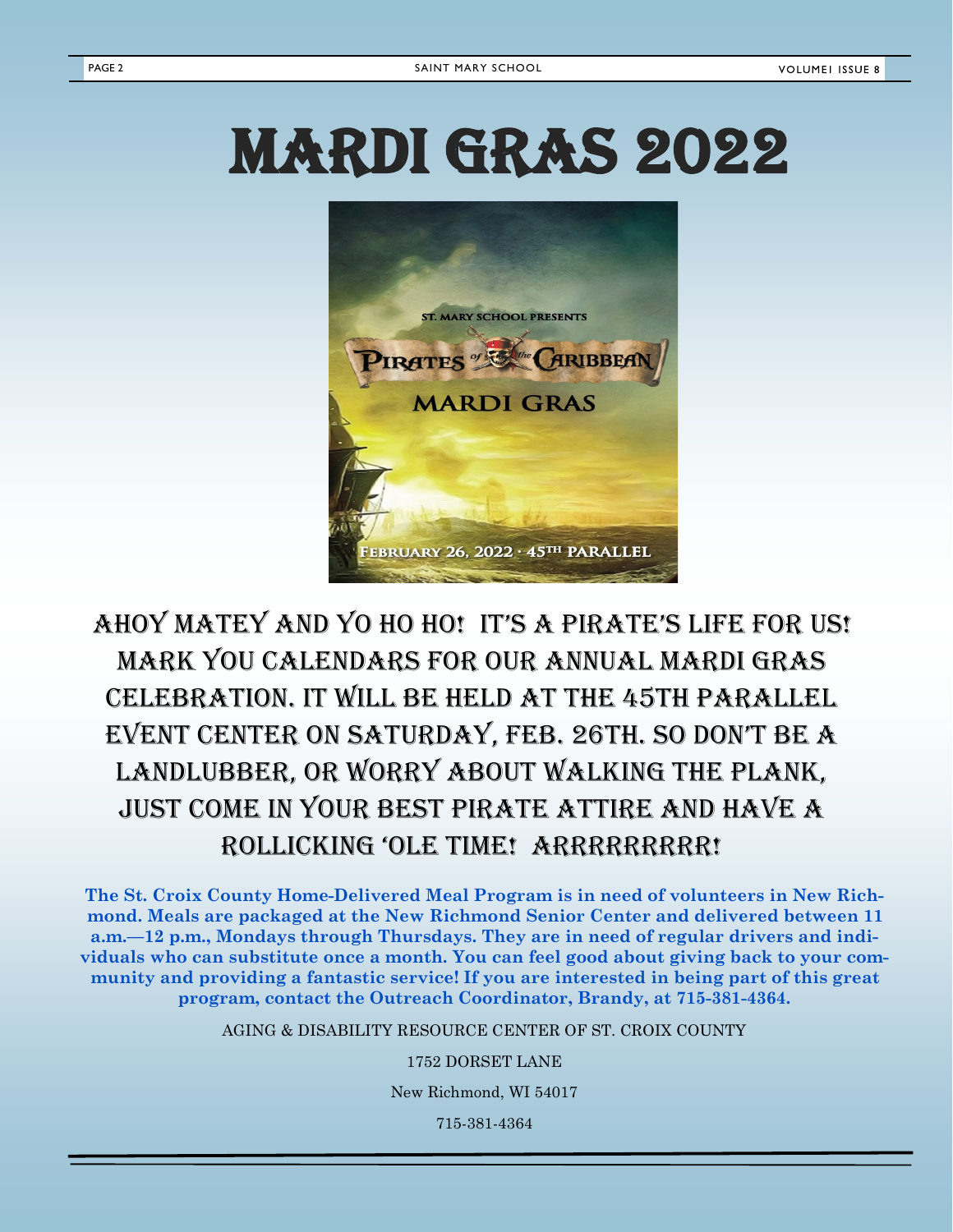### **STAFF SPOTLIGHT**

**This week's Staff Spotlight highlights Mrs. Tiffany Vier, 4th grade homeroom teacher.**

**1. What is the best Christmas present you've ever received? Being able to go home and see my family. There was a year that I didn't think we would be able to get together and my family surprised me with a big party when I got homebest Christmas ever.** 

**2. You have to sing karaoke, what song do you pick? Love Shack—it's a classic karaoke must.**

**3. As a child, what did you want to be when you grew up? When I was in Kindergarten I was asked to draw a picture showing what I wanted to be—I drew myself as a teacher :) What can I say, I love what I do!**





#### **These cost you nothing extra and St. Mary School funding is supported by your participation:**

\***Shop on AmazonSmile**, *smile.amazon.com* choose *Immaculate Conception Parish*

*\****Recycle aluminum cans** at our center near Snap Fitness on N. Knowles Ave.

\***Recycle printer cartridges**. Drop off at school.

\***NEW\* Shutterfly. Log into our storefront at saintmaryschool.ShutterflyStorefront.com and we receive 8% of your net order.**

**Scrip shopping/gift cards** are available at the school and church offices and after masses.